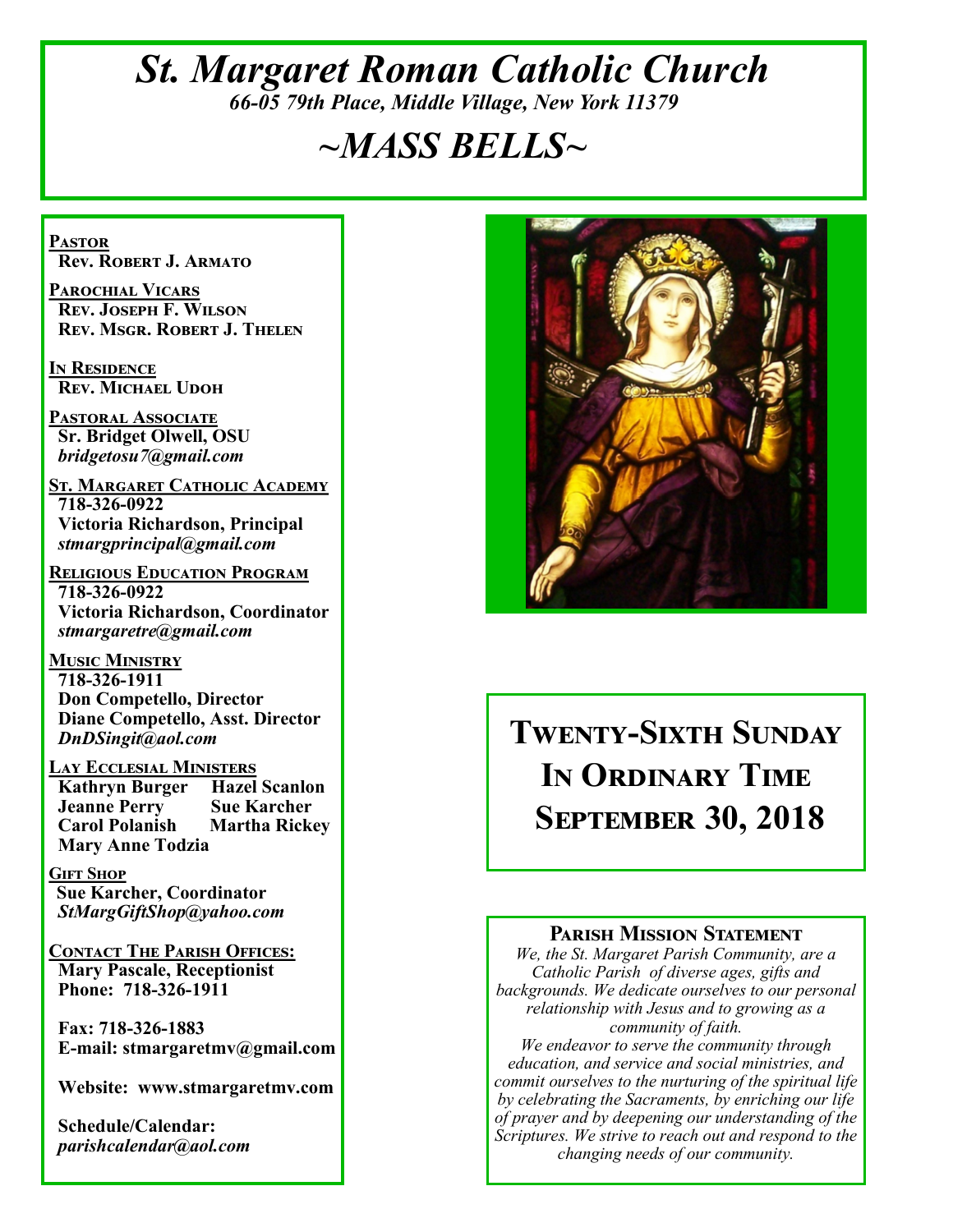#### *MASSES FOR THE WEEK*

| SUN.                                           | <b>SEPTEMBER 30 - TWENTY-SIXTH</b><br><b>SUNDAY IN ORDINARY TIME</b>                                                                                                |
|------------------------------------------------|---------------------------------------------------------------------------------------------------------------------------------------------------------------------|
| 7:30<br>9:00<br>10:30<br><b>NOON</b><br>5:00PM | People of the Parish<br>Luigi Bosco/<br>Harvey & Philomina Karcher<br>Julia & Frank Jacobovics<br><b>Bill Heilman</b>                                               |
| MON.                                           | <b>OCTOBER 1 - ST. THERESE OF THE</b><br><b>CHILD JESUS</b>                                                                                                         |
| 7:00<br>9:00                                   | <b>Gerard Michels</b><br>Richard & Magdalena Nadler                                                                                                                 |
| TUE.                                           | <b>OCTOBER 2 - THE HOLY GUARDIAN</b><br><b>ANGELS</b>                                                                                                               |
| 7:00<br>9:00                                   | <b>Purgatorial Society</b><br>Rose D'Amato                                                                                                                          |
| WED.<br>7:00<br>9:00                           | <b>OCTOBER 3 - WEEKDAY</b><br>Vito Marino<br><b>Edward Twomey</b>                                                                                                   |
| THU.<br>7:00<br>9:00                           | <b>OCTOBER 4 - ST. FRANCIS OF ASSISI</b><br>George Brandin<br>Mario DiGangi                                                                                         |
| FRI.<br>7:00<br>9:00                           | <b>OCTOBER 5 - BLESSED FRANCIS</b><br><b>XAVIER SEELOS/FIRST FRIDAY</b><br><b>Marie Powell</b><br>Joseph Sparacio<br>3:00PM WEDDING: Scott Cermak & Nancy Agliglolo |
| SAT.                                           | <b>OCTOBER 6 - ST. BRUNO/BLESSED</b><br><b>MARIE ROSE DUROCHER</b>                                                                                                  |
| 9:00                                           | <b>COLLECTIVE: Dsd. Priests of the Diocese</b><br>of Brooklyn and Rockville Centre/Souls in<br>purgatory/Bill & Lee DiGiovanna/Welfare of<br>Thomas O'Brian         |
|                                                | 5:00PM Frank K. & Margaret Forte                                                                                                                                    |
| SUN.                                           | <b>OCTOBER 7 - TWENTY-SEVENTH</b><br><b>SUNDAY IN ORDINARY TIME/WORLD</b><br><b>COMMUNION SUNDAY/RESPECT LIFE</b><br>SUNDAY                                         |
| 7:30<br>9:00                                   | Deceased of the Ryan & Flynn Families<br>Il Popolo della Parocchia/Antonino Catalano<br>(BIRTH)/ Filippo Verde/Vincenzo, Salvatore,<br>e Giovanna Consiglio/        |

- 10:30 Carl Dokter
- NOON Fire Lt. Kevin J. & William Pfeifer
- 2:30PM **WEDDING:** Jonathan Botelho and Louise Russo
- 5:00PM Madeline Sepe

#### **BLESSING OF THE ANIMALS**

in honor of St. Francis of Assisi will take place on Saturday, October 6, at 11:30 am in the schoolyard. All are welcome!

# **PARISH INFORMATION**

**The Rectory office is open Monday - Thursday - 9 am to Noon, and 1 pm to 7pm Friday - 9 am to Noon, and 1 pm to 5 pm Saturday - by appointment Sunday - closed**

**CONFESSIONS** - Saturday, 4-4:45 pm or by appointment with a priest.

**NOVENA** to Our Lady of the Miraculous Medal Mondays after the 9am Mass.

**BAPTISMS** take place on the 1st and 3rd Sundays of the month. Please call the rectory for an appointment and to register your child.

**WEDDINGS MUST** be scheduled at least six months in advance by appointment with a priest or a deacon. Please call the rectory office. For marriage preparation information visit www.pre-cana.org.

**THE ENGLISH CHOIR** rehearses on Tuesday, at 7 pm in the Church. Tenors and baritones needed!

**IL CORO ITALIANO** prattica ogni Domenica prima della Messa Italiana.

**THE YOUTH CHOIR** rehearses on Thursday, from 6-7 pm in the Church. For more info, DnDsingit@aol.com

**BOY SCOUT TROOP #119** meets on Tuesdays from 7:15-9 pm in the Parish Hall. New members are welcome, age 10 1/2 & up. Call Mr. Krzewski, 718-894-4099.

**CUB PACK #119** meets on Mondays from 7-8:30 pm in the Parish Hall. New members welcome, age 6 to 10-1/2. Call Mr. Krzewski, 718-894-4099.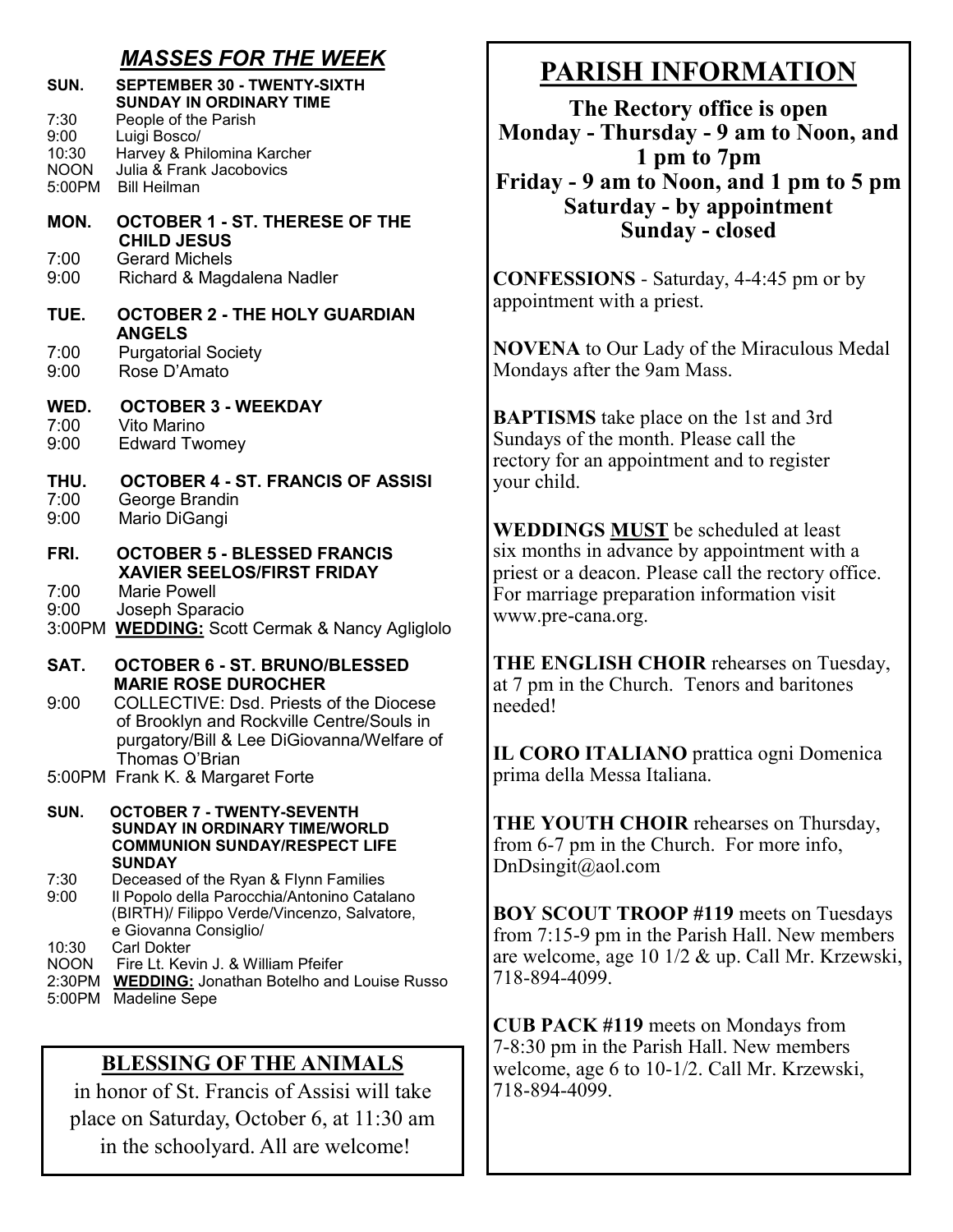# PLEASE PRAY FOR OUR SICK

Karen Guarascio, Connie Faccibene, Eileen Hinrichs, Linda Frazier, Cari Ann Falk-LoBello, Glen Falk, Ronald Frazier, John Downer, Robert Sabini, Lee Falk, Scott White, Baby McKinley Kelleher, Sean Harrison, Justin James Quirke, Elizabeth Ott, Marion Caracciola, Baby Keila Mary Champoli, The Ferrugio Family, Sandra Slattery, Richard Santangelo, Joseph Simon, James Taylor, James Leung, Dr. Joan Virostko, Alfie Poje, Margaret Cosentino, Ann Pompeo, Gloria Mojica, Larry Dumbra, Bob Marvin, Joseph O'Brien, Katie Bryzgornia, Daniel Fox, Domenica Millitello, Caterina D'Anna, Evelyn Mojica, Immaculate Marge D'Elia, Carol Arevalo, Jim O'Driscoll, Victoria Lippolis, Mary Rigovich, Matteo Sabini, Charles Schaaf, Alvaro Andres Gonzalez, Luis Sanchez, Billy Gillespie, Salvatore Locascio, George McGarry, Cathie Greulich, Anthony Bruno, Charles G. Krzewski, John Wert, Joseph Stubbs, Bob & Karen Schaefer, Michael Hirst, Mary Harrison, John Murphy, Anne McGinnis, Richard Santangelo, Norma Voyer, Vicky Turato, Adriana Caruso, Julio Pelaez, Maritza Gutierrez, Graciela Mora,

*The names will remain for 3 months, please call 718-326-1911 and ask for continued prayers.*

#### **Prayer Requests**

**Pray for vocations to the Priesthood and Religious Life. Please pray for our men and women from our Parish serving in the defense of our country: Lt. Col. Thomas Frohnhoefer Sgt. Robert A. Domenici** 



#### *WE RECALL OUR BELOVED DECEASED*

*Especially, Pasquale (Patsy) Pompeo, Henrietta Cervino, May they rest in Christ's Peace!*

#### *MEMORIALS*

#### *WINE & HOST THIS WEEK*

*are offered in memory of Joseph Cibelli at the request of James & JoAnn Murtha.* 

#### *SANCTUARY LAMP & ALTAR CANDLES THIS WEEK*

*are offered in memory of Walter R. Martin.*

### *TABERNACLE LAMP THIS WEEK*

*is lit in memory of Joseph Cibelli at the request of James & JoAnn Murtha.*

## **TODAY'S READINGS**

*Twenty-Sixth Sunday in Ordinary Time*

Nm 11:25-29 Ps 19:8, 10, 12-13, 14 Jas 5:1-6 Mk 9:38-43, 45, 47-48

## **READINGS FOR THE WEEK**

Monday: Jb 1:6-22 Ps 17:1bcd, 2-3, 6-7 Lk 9:46-50

Ps 88:2-3, 4-5, 6, 7-8

Mt 18:1-5, 10

Lk 9:57-62

Tuesday: Jb 3:1-3, 11-17, 20-23

Wednesday: Jb 9:1-12, 14-16

Thursday: Jb 19:21-27 Ps 27:7-8a, 8b-9abc, 13-14 Lk 10:1-12

Ps 88:10bc-11, 12-13, 14-15

Friday: Jb 38:1, 12-21; 40:3-5 Ps 139:1-3, 7-8, 9-10, 13-14ab Lk 10:13-16

Saturday: Jb 42:1-3, 5-6, 12-17 Ps 119:66, 71, 75, 91, 125, 130 Lk 10:17-24

Sunday: Gn 2:18-24 Ps 128:1-2, 3, 4-5, 6 Heb 2:9-11 Mk 10:2-16 or 10:2-12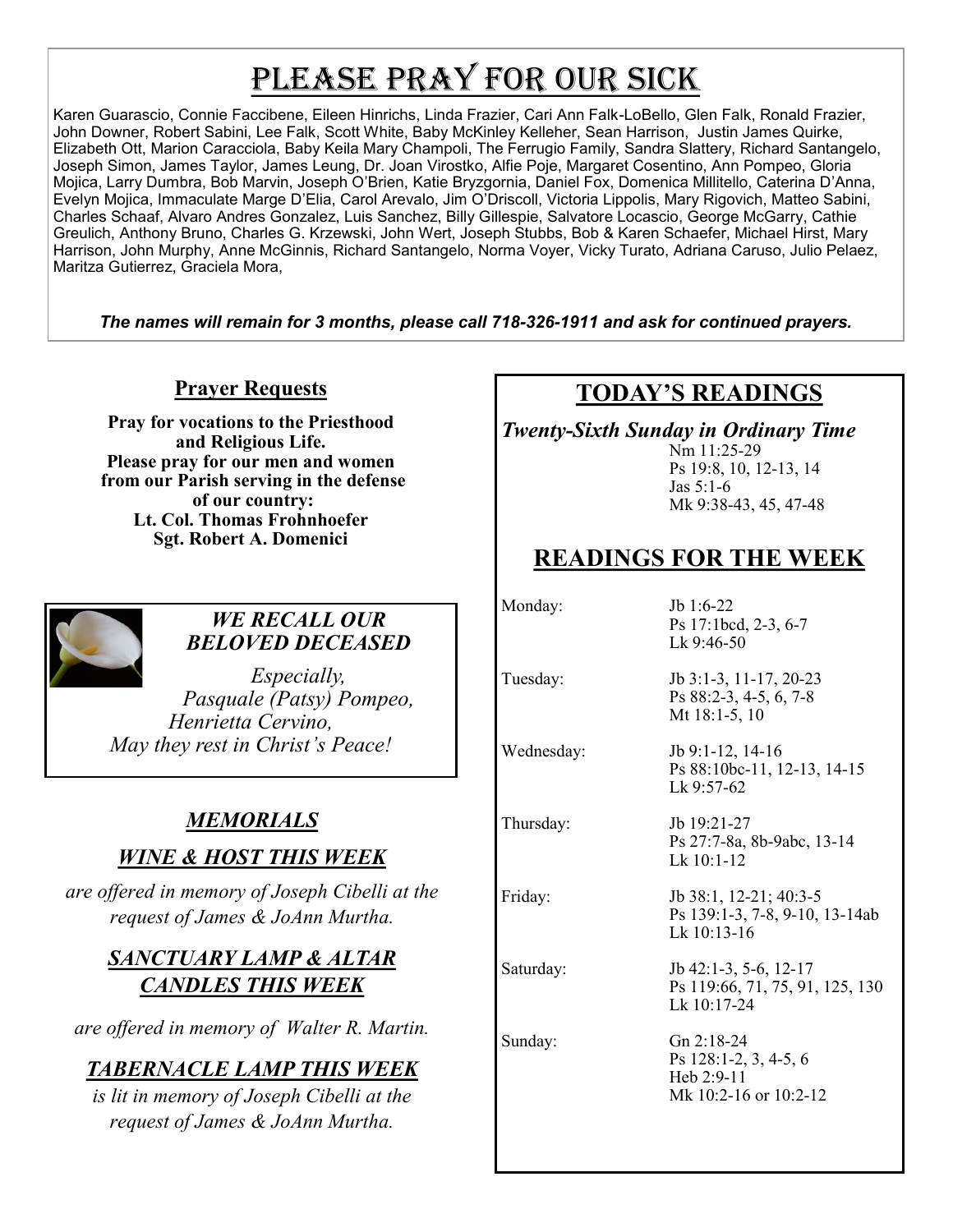

## **COME ONE, COME ALL!!**

Our Boy Scout Troop #119 will be outside the Church the weekends of October 13/14 and October 27/28 selling World's Finest Chocolate. Please stop by and help our Scouts and purchase your supply of goodies!

## **RCIA**

 Adults who have not been baptized or received First Communion or Confirmation should contact Sr. Bridget, **718-326-1911** to register for faith formation in the *Rite of Christian Initiation of Adults,* by this Monday, October 1. Sacraments will be conferred next Spring, after participation in the formation process.

#### **PARISH REGISTRATION**

 Very often, people come to the Rectory asking for a certificate or letter attesting to their being active members of our Parish. That's hard for us to do, if there is no record of their being registered.

 All families worshiping here at St. Margaret's are encouraged to register with the Rectory Offices. All you have to do is complete the following information and drop it into the collection basket. We'll take it from there. Ĭ

| Name:       |                |
|-------------|----------------|
| Address:    |                |
|             |                |
|             |                |
| Phone $#$ : | $\left($<br>)- |
|             |                |

#### **VISITS TO THE HOMEBOUND**

 All EMHCs who are visiting the homebound MUST complete a visitation form and return it to Sr. Bridget **by this Friday, October 5.**  Copies of the form are available at the Sacristy.

 Call the Rectory to arrange for a **visit to the homebound by a priest** so that the Sacraments of Reconciliation, Anointing, and Communion can be administered to our sick and/or elderly parishioners.

#### **ALTAR SERVERS**

 Fr. Wilson is in the process of recruiting and training a new class of altar servers and retraining those who were installed previously. This important ministry is open to boys and girls 4th Grade and up, whether attending our Academy or our Religious Education Program. Registration and the first training session will be announced in upcoming bulletins.

 Meanwhile, installed servers should check in at the Sacristy whenever coming to Mass. We may need your assistance on a volunteer basis until regular schedules can be issued.

#### **OCTOBER DEVOTIONS**

 October is the month of the Rosary. Pray the Rosary every day. When you come to Mass, put your worldly conversations on hold and take some time to speak with our Lady and to reflect on our Lord. Prayer always is needed, especially in these disturbing times, to overcome the evils in the world and in the Church.

#### **GENERATIONS OF FAITH**

 Please keep up with your pledge payments for the **Generations of Faith** capital campaign to help us with needed maintenance projects on all of our buildings.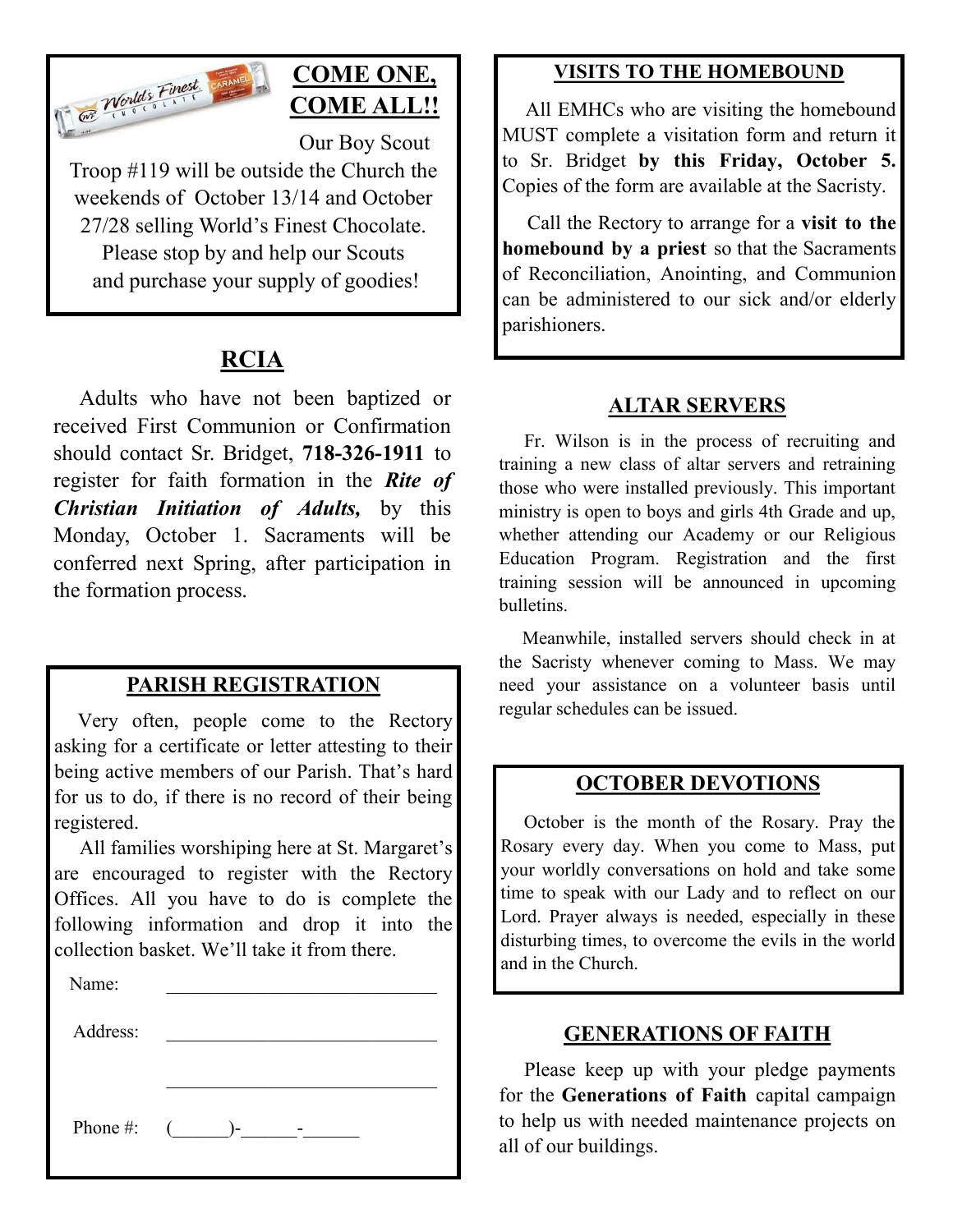## *FROM THE ACADEMY*



 Congratulations to our Home Academy Officers for the 2018-2019 School year!!

**Rebecca Mauceri, President Carleen Corbett, Vice President Margaret Devaney, Treasurer Rich Speidel, Recording Secretary Lorenzo Calabrese, Advocate**

 The HAA first meeting of the year was well attended by our parents. Many great events are planned for this year that will benefit our students directly.

#### **OPEN HOUSE**

**St. Agnes Academic HS:** Sat. Oct. 13th, 10am to 1pm. For more info. **718-353-6276** or **www.stagneshs.org. The Mary Louis Academy:** Sun. Oct. 14th, 10am to 3pm. Register on the website: **www.TMLA.ORG Dominical Academy:** Sat. Oct. 20, 10am to 2pm For more info. **212-744-0195 Dominican Academy Mini Open House:** Wed. Oct. 24, 4:30 to 6:30pm. (R.S.V.P. the website:

**www.dominicanacademy.org**



#### **BLOOD DRIVE**

 St. Margaret has sponsored many very successful Blood Donation Drives in the past. There is still a **CRITICAL BLOOD SHORTAGE** and the New York Blood Center is asking again, for our help. St. Margaret will be

sponsoring a **BLOOD DRIVE** on **SUNDAY, OCTOBER 7,** from 9am to 3pm in the Parish Hall. To ensure that you will be able to donate blood, please remember to include foods rich in iron in your diet and to eat a good meal and drink plenty of fluids before you come.

 St. Margaret blood donors have given the gift of life so generously in the past. Please mark your calendar and plan on helping patients in need by making a blood donation once again. For more information and/or to make a blood donation appointment, please e-mail

**parishcalendar@aol.com.**

## **THE RECTORY WILL BE CLOSED ON MONDAY, OCTOBER 8TH IN OBSERVANCE OF COLUMBUS DAY MASS IS AT 9:00 ONLY**



#### **The pantry is open on WEDNESDAY AND SATURDAY from 10am to 12 Noon.**

*Thank you for your very generous support of the urgent need for food. The shelves are comfortably full and we look forward to better serving our less fortunate families. Always in short supply are coffee, bottled juice, mayo, peanut butter and jelly.*

### **ST MARGARET PARISH AND ACADEMY OKTOBERFEST DINNER-DANCE**

**Saturday, October 20th, 7-11pm St. Margaret Parish Center**



Live entertainment by the *Chris & Ronnie Polka Band*

hot buffet dinner, beer, wine, Soda, coffee & dessert, raffles tickets are \$50 per person

Tickets are available at the Academy office and in Church after most weekend Masses, or email **stmargoffice@gmail.com** 

*Join us for an enjoyable evening and help support your Parish and School!*